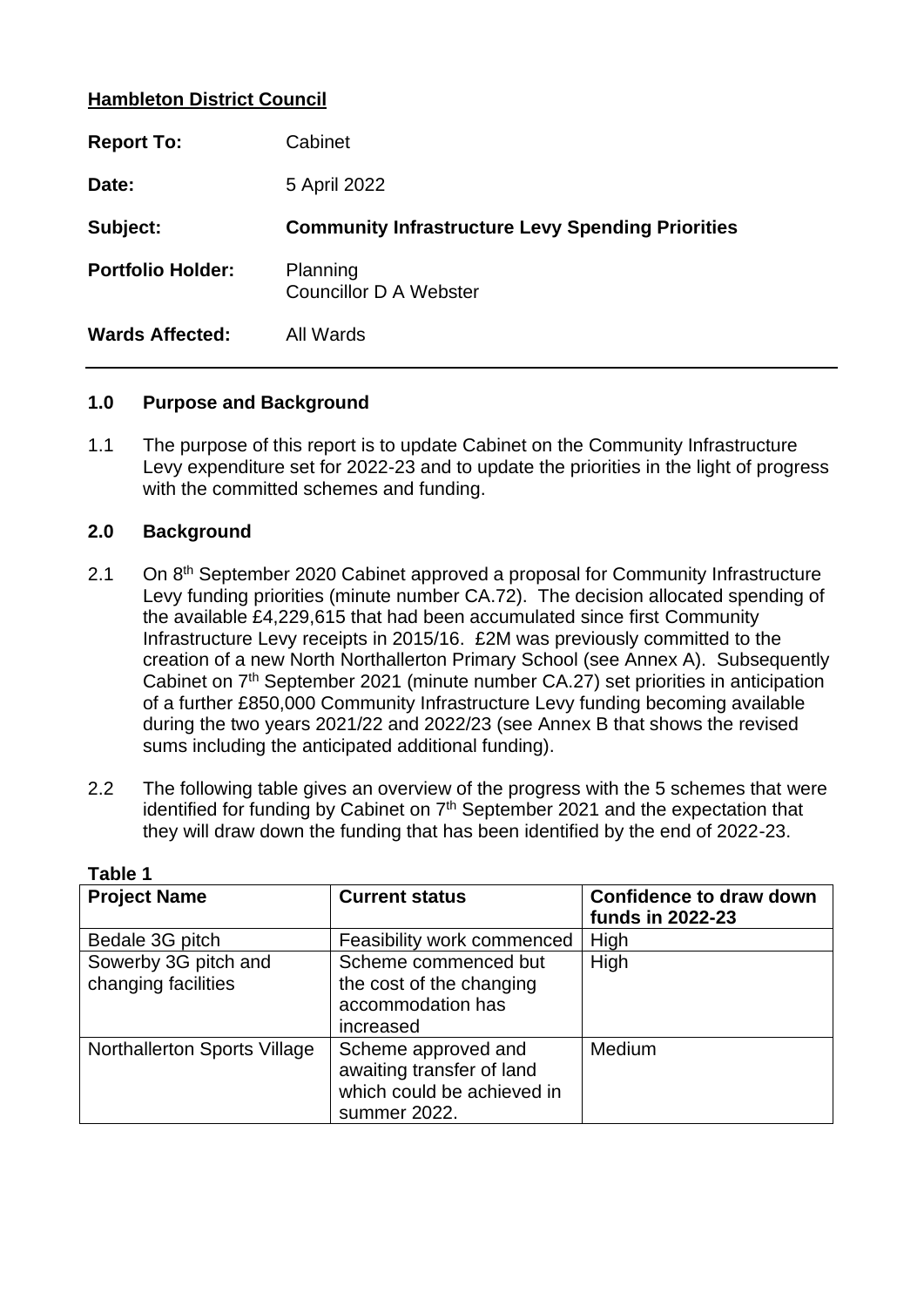| <b>Project Name</b>                                          | <b>Current status</b>                                                                                                                                                   | <b>Confidence to draw down</b><br>funds in 2022-23 |
|--------------------------------------------------------------|-------------------------------------------------------------------------------------------------------------------------------------------------------------------------|----------------------------------------------------|
| <b>Aiskew Community Hall</b>                                 | Scheme identified and<br>project team established.<br>Officers due to meet again<br>with the Parish Council and<br>those in the project team to<br>progress the scheme. | Low/medium                                         |
| <b>Easingwold Market Place</b><br>footways and accessibility | Scheme designed and<br>costed and local<br>consultation is to be<br>undertaken.                                                                                         | Medium                                             |

## **3.0 Future Priorities:**

- 3.1 Since the 7<sup>th</sup> September 2021 Cabinet report further Community Infrastructure Levy funds have been received and the projected value of contributions (after the 15% Parish Council and 5% admin elements) to be received by end of March 2023 is £1.229M. Spending on projects by the end of 2021-22 is estimated to be £202,000 on Bedale 3G pitch (£2,200) and Sowerby Sports Village including 3G pitch (£200,000). This is a change from the figures quoted in September 2021 as projected spend has been delayed. This, therefore, leaves £229,039 to be distributed.
- 3.2 The priorities schemes described above will continue to build community capacity to accommodate new developments and create facilities where significant new development has and will take place and should therefore continue to be supported. However, slight amendments are proposed to the sums previously agreed in paragraph 2.1 above. The reason for this is a change in costings of schemes. The previously agreed position and the amendments now proposed are set out in the table below. As the final total value of funding available by March 2023 is not, and cannot be known, at this time funding should be allocated upto the funding limit.

| Table 2.                                       |                                                                                          |                                                                  |                                                     |
|------------------------------------------------|------------------------------------------------------------------------------------------|------------------------------------------------------------------|-----------------------------------------------------|
| <b>Scheme</b>                                  | <b>Project Description</b>                                                               | <b>Funding</b><br><b>Approved in</b><br><b>September</b><br>2021 | <b>Proposed</b><br><b>Revised</b><br><b>Funding</b> |
| Bedale 3G pitch                                | Provision of 3G pitch                                                                    | £250,000<br>$(E2,200$ spent)                                     | £247,800                                            |
| Sowerby 3G pitch<br>and changing<br>facilities | Provision of 3G pitch and<br>changing facilities at the Sowerby<br><b>Sports Village</b> | £500,000<br>(E200,000)<br>spent)                                 | £300,000                                            |
| Northallerton<br>Sports Village                | Creation of sports facilities as<br>approved                                             | £250,000                                                         | £250,000                                            |
| Aiskew<br><b>Community Hall</b>                | Construction of a community hall<br>in the centre of Aiskew to serve<br>the community    | £100,000                                                         | £114,520                                            |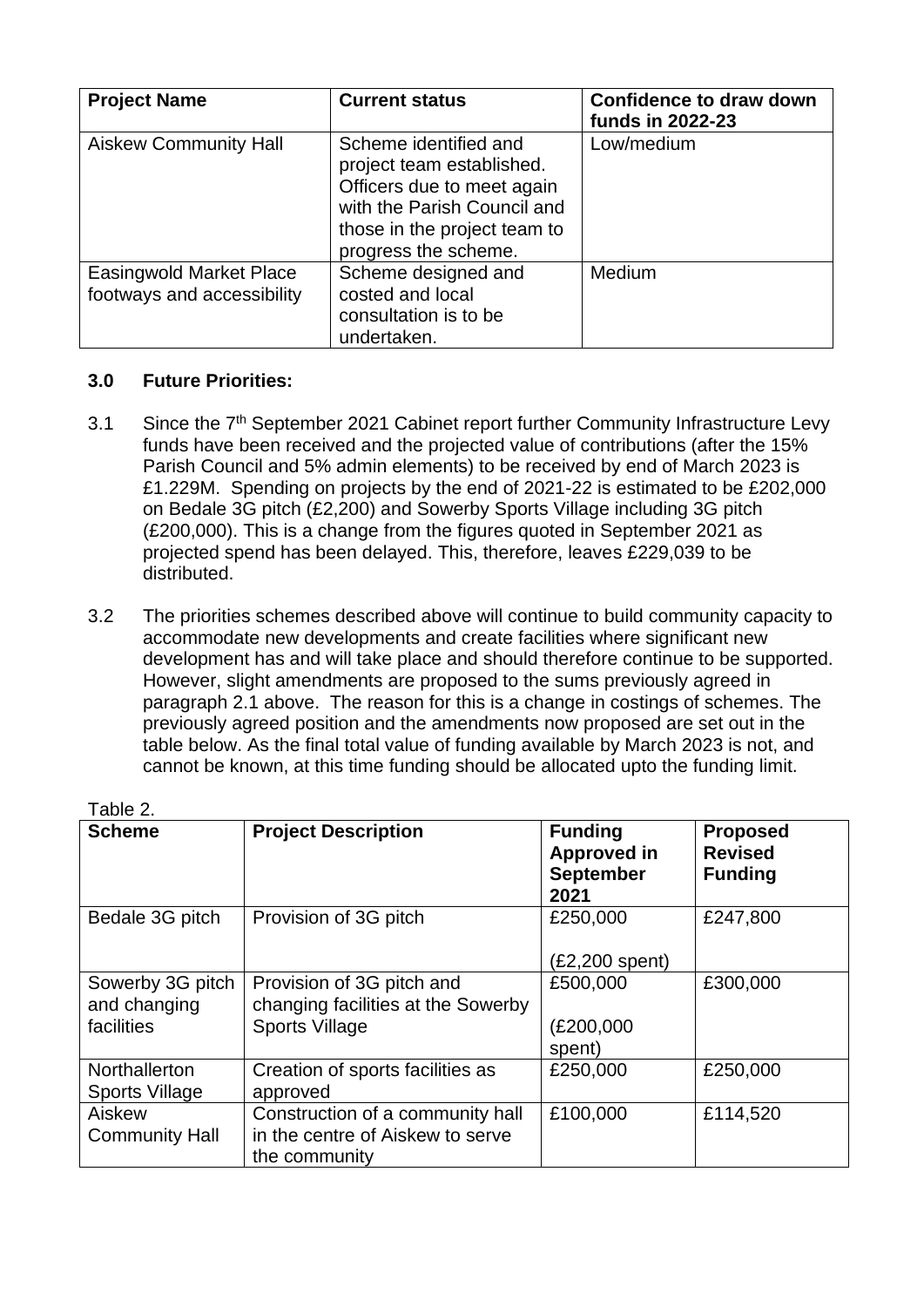| <b>Scheme</b>                                                      | <b>Project Description</b>                                                                                                                        | <b>Funding</b><br><b>Approved in</b><br><b>September</b><br>2021 | <b>Proposed</b><br><b>Revised</b><br><b>Funding</b> |
|--------------------------------------------------------------------|---------------------------------------------------------------------------------------------------------------------------------------------------|------------------------------------------------------------------|-----------------------------------------------------|
| Easingwold<br><b>Market Place</b><br>footways and<br>accessibility | Improvements to existing<br>footways to increase the<br>accessibility of the Market Place<br>particularly by people with<br>mobility difficulties | £100,000                                                         | £114,520                                            |

## **4.0 Link to Council Priorities**

- 4.1 Community Infrastructure Levy supports the provision of key projects identified in the Council Plan under the priority of 'Enhancing Health and Wellbeing'. Provision of improved community facilities also enhances the vibrancy and the attractiveness of the area to residents and visitors. The schemes will contribute to the aim of 'Providing a Special Place to Live' and will also help to 'Drive Economic Vitality'. The Council plays a major role in improving public health and wellbeing, and the continued improvement of facilities will help to improve and promote the physical and mental activity needs of the local population.
- 4.2 The distribution of Community Infrastructure Levy funding to the sports, leisure and recreation schemes will support the provision and improvement of community facilities for growing communities. This closely relates to Council priorities, additionally the schemes are in accessible locations to large proportions of the district's population.

#### **5.0 Risk Assessment**

5.1 There are no significant risks associated with this report

#### **6.0 Financial Implications**

- 6.1 There are no financial implications to the Council by following the recommendation of this report.
- 6.2 The sums received from developers are held for expenditure on CIL projects and are not part of the Council's funds.

#### **7.0 Legal Implications**

- 7.1 Agreements will be required with town and parish councils to ensure that any funds provided are spent for the approved purposes.
- 7.2 The Council will need to follow the Community Infrastructure Levy Regulations as amended to ensure that the proper legal procedures continue to be adhered to. The arrangements for the management of CIL monies as noted above may require legal mechanisms between the Council and any delivery partners.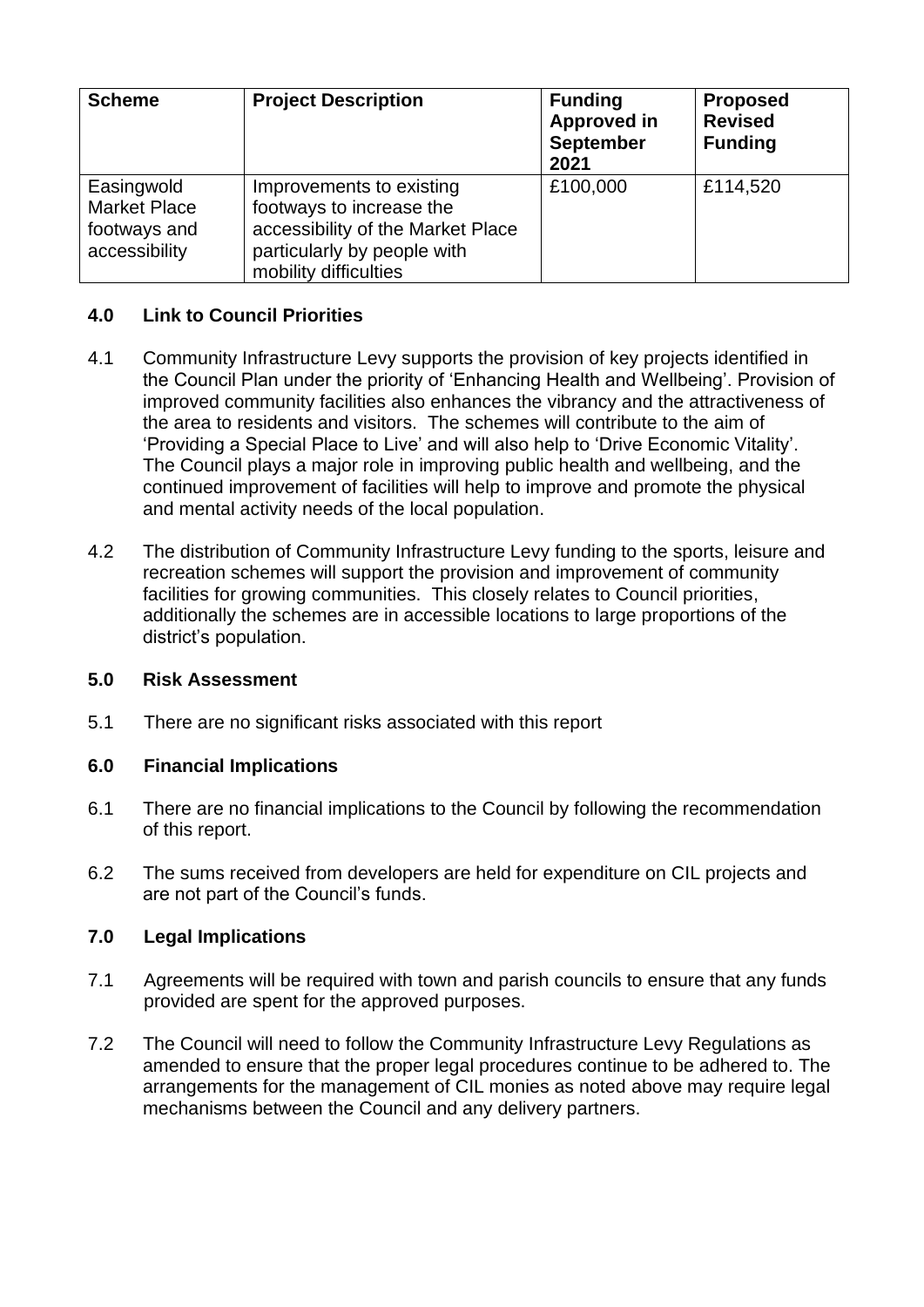# **8.0 Equality/Diversity Issues**

8.1 Equality and Diversity Issues have been considered however there are no issues associated with this report.

## **9.0 Recommendation**

9.1 That Cabinet approves that Community Infrastructure Levy funds be distributed to infrastructure projects as set out at Paragraph 3.2 Table 2 of the report.

Mick Jewitt Deputy Chief Executive

| <b>Background papers:</b> | <b>None</b>         |
|---------------------------|---------------------|
| <b>Author ref:</b>        | T.JW                |
| <b>Contact:</b>           | Tim Wood            |
|                           | Development Manager |
|                           | 01609 767113        |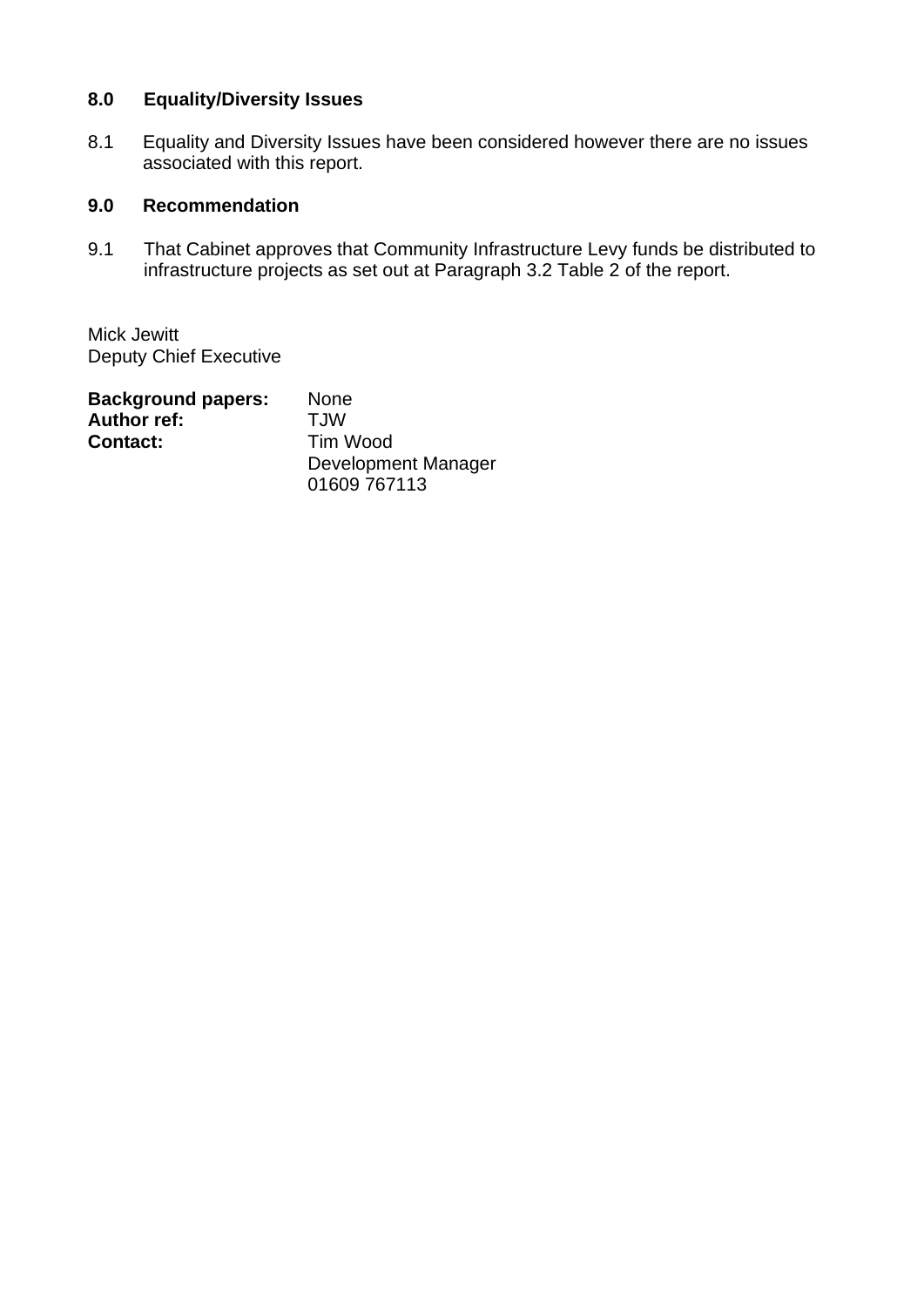Funds committed at Cabinet on 8<sup>th</sup> September 2020

| <b>Project Name</b>                          | <b>Project Description</b>                                                                                                               | <b>Funding approved in</b><br>September 2020 |
|----------------------------------------------|------------------------------------------------------------------------------------------------------------------------------------------|----------------------------------------------|
| <b>North Northallerton Primary</b><br>School | Creation of a new single<br>form entry primary school<br>within the North<br>Northallerton<br>Development Area                           | £2,000,000                                   |
| <b>Thirsk and Sowerby Leisure</b><br>Centre  | To improve the health and<br>fitness offer at the centre                                                                                 | £1,034,860                                   |
| <b>Sowerby Sports Village</b>                | Sports pitch and changing<br>facilities                                                                                                  | £517,403                                     |
| <b>Northallerton Sports Village</b>          | Sports pitch provision, trim<br>trails, paths and cycleway,<br>allotments, wetland, tree<br>planting 3G pitch and<br>changing facilities | £310,442                                     |
| <b>Bedale Leisure Centre</b>                 | To improve the health and<br>fitness offer at the centre                                                                                 | £206,961                                     |